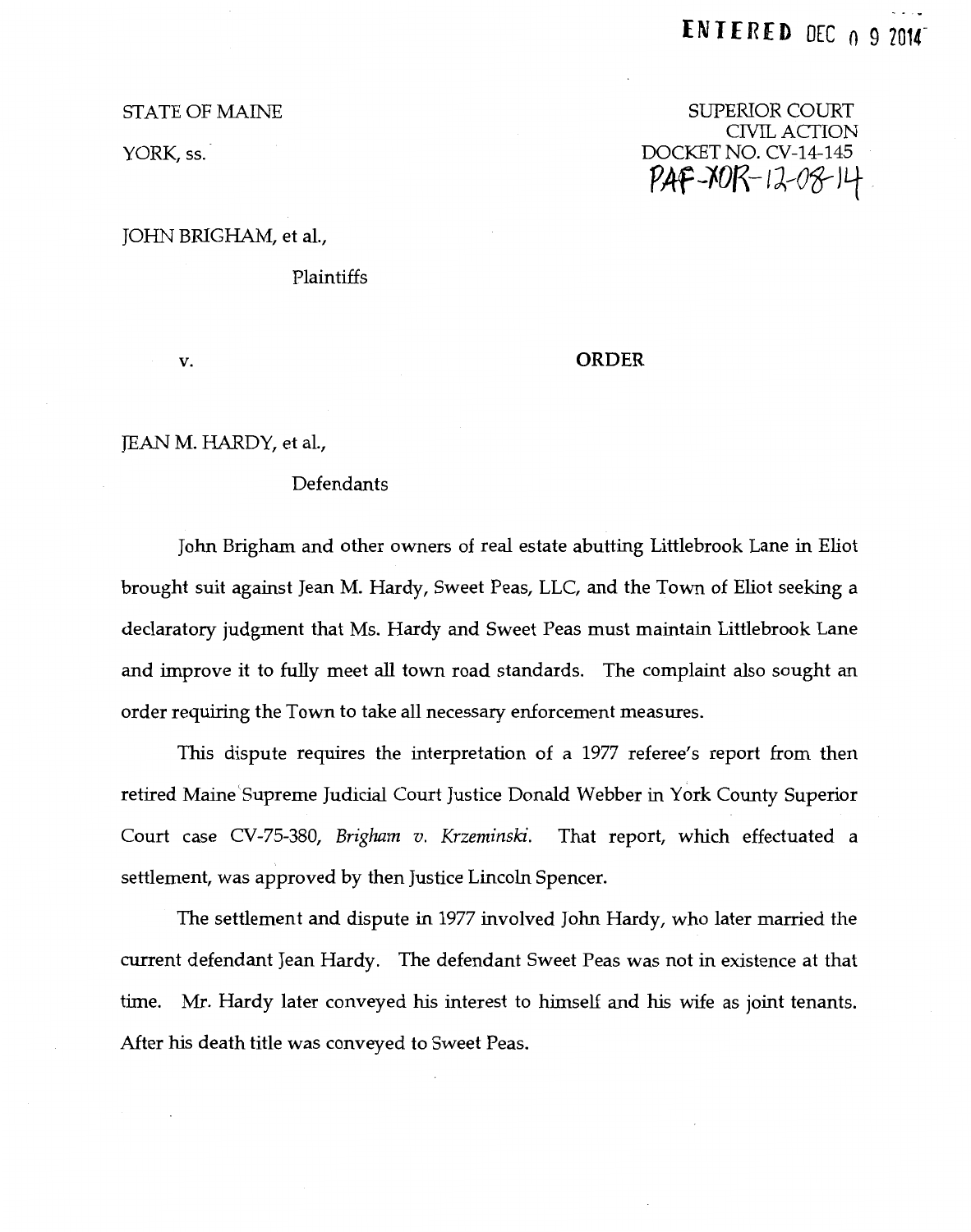The Inhabitants of the Town of Eliot had filed a motion to dismiss. The plaintiffs have voluntarily dismissed their claims against the Town. Defendants Hardy and Sweet Peas have filed a motion for judgment on the pleadings, which has been brief and argued.

The key paragraph in the 1977 report and judgment is paragraph 7, which states, "Hardy shall maintain the roadway in good condition until such time as the roadway is conveyed to the Town of Eliot. Maintenance includes plowing at no expense to the other parties." Mr. Hardy is now long deceased and the roadway has not yet been conveyed to the Town. The question is whether the obligations in paragraph 7 were personal to Mr. Hardy, or also bind his successors. Any suit against Mr. Hardy personally is now far too late.

The 1977 order does not directly bind Ms. Hardy or Sweet Peas as neither of them were parties to that case. Paragraph 7 refers only to John Hardy and makes no direct mention of Jean Hardy or Sweet Peas, or no indirect reference to them as heirs, successors or assigns.

There are also a number of deeds from Mr. Hardy, which use the language of paragraph 7. Those deeds bound Mr. Hardy, and sometimes Nancy Hardy and Littlebrook Air Park as grantors. Neither Jean Hardy nor Sweet Peas signed any of the deeds as grantors. Nothing in the deeds refers to binding the heirs, successors or assigns of the grantors. The deed language indicates that a granted right of way should "run with the land," but no such language accompanies the road maintenance and improvement provisions.

The original parties could not have intended that 37 years later the road would still be a private road. Presumably Mr. Hardy was to maintain the road for a relatively brief period, he was to make the necessary improvements and the road was to become a

2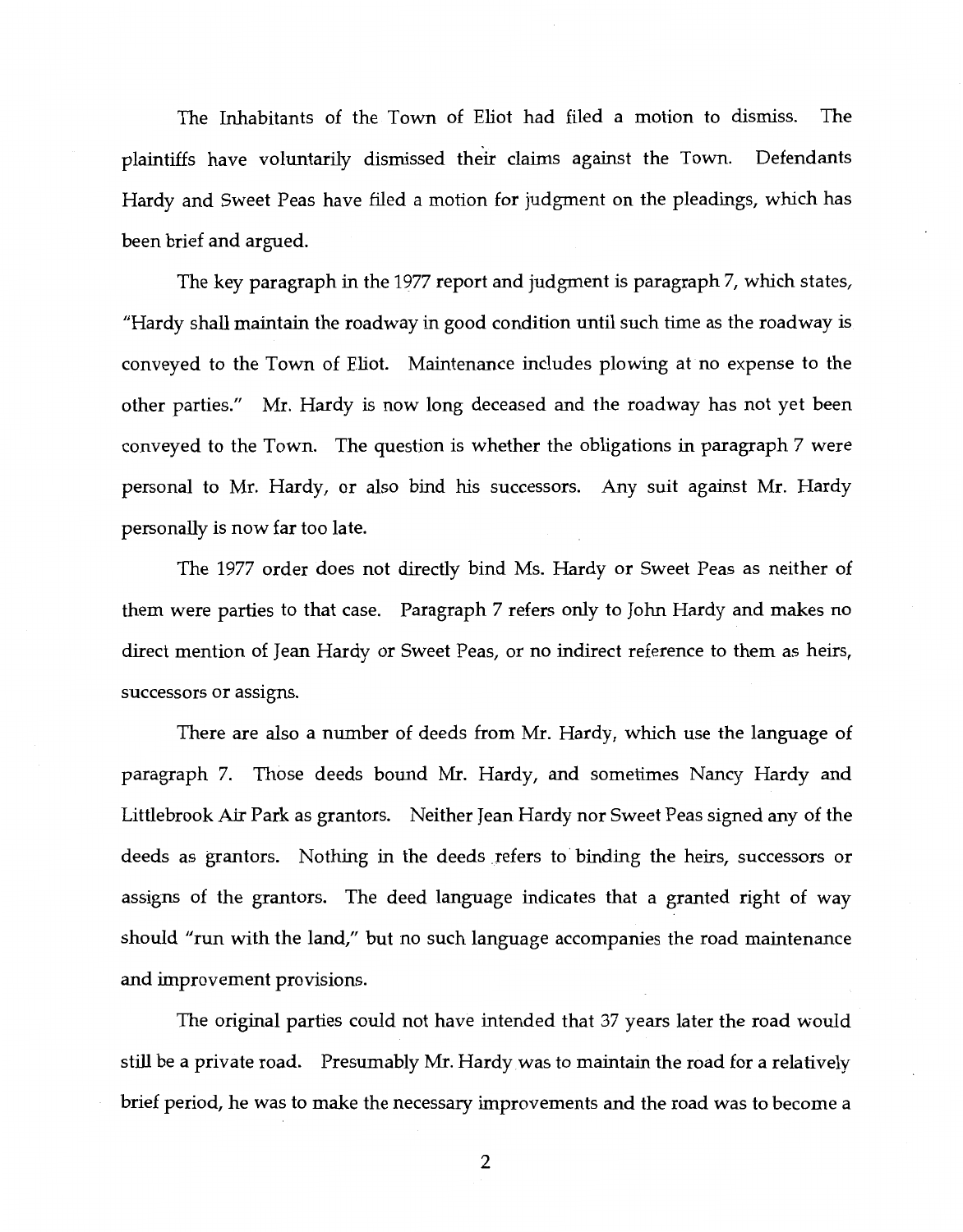town road. He may have breached, or at least deferred, those obligations. A suit to force compliance had to be brought against him. It is now to late to do so.

The entries are:

The Inhabitants of the Town of Eliot's Motion to Dismiss is dismissed as moot. The complaint against the Inhabitants of the Town of Eliot is dismissed without prejudice and without costs.

The joint motion of defendants Jean Hardy and Sweet Peas, LLC for judgment on the pleadings is granted. Judgment for the defendants Jean Hardy and Sweet Peas, LLC, without costs or attorney's fees.

Dated: December 8, 2014

al 4 French

Paul A. Fritzsche Justice, Superior Court